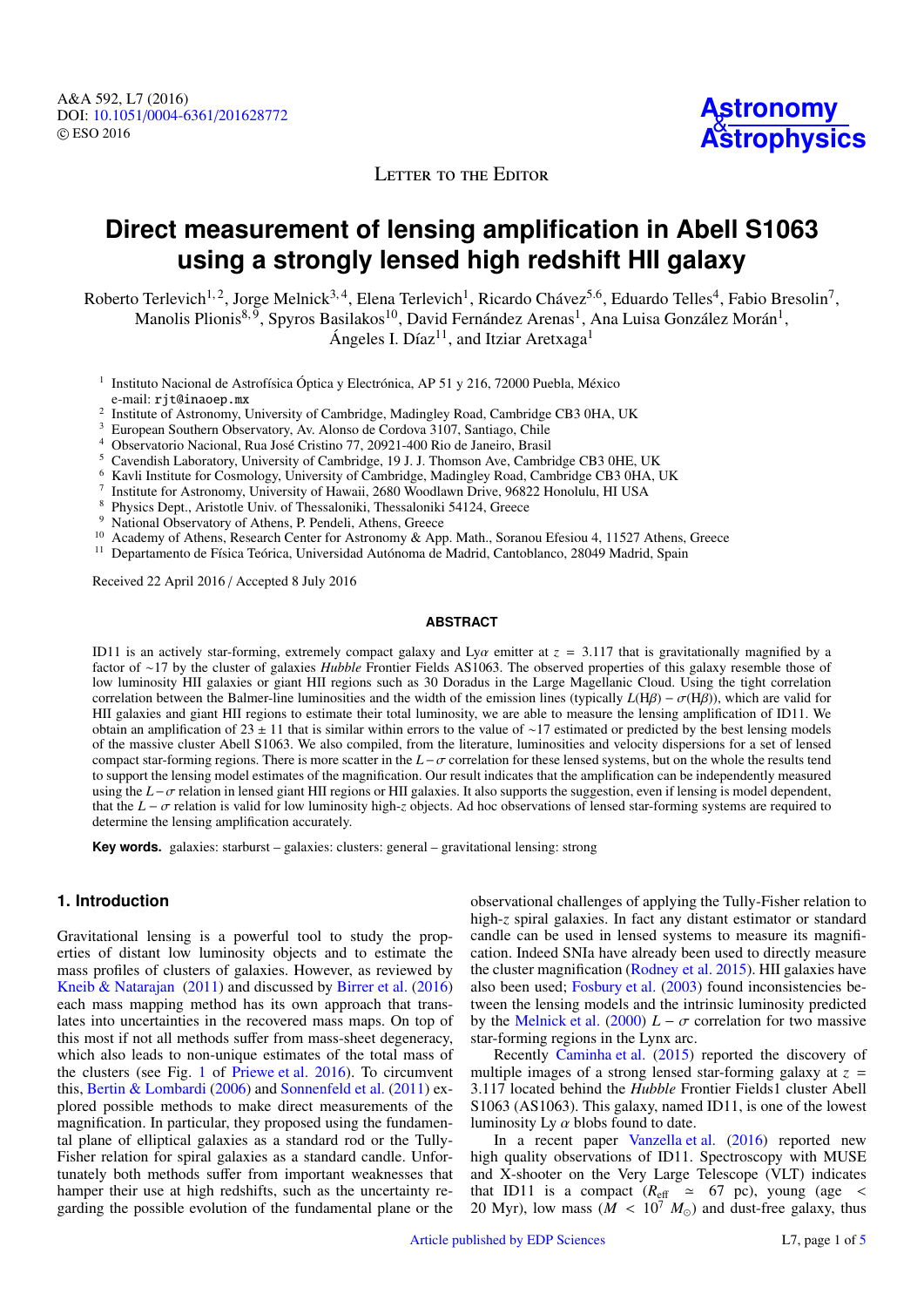

[Fig. 1.](http://dexter.edpsciences.org/applet.php?DOI=10.1051/0004-6361/201628772&pdf_id=1) Luminosity − velocity dispersion relation for HII galaxies and giant HII regions with added de-lensed systems. Orange dots are HII galaxies with redshifts between 0.6 and 2.4. ID11 is represented by the red star near the centre of the plot at  $\sigma_{\text{[H}}/H_B$  = 23.0 km s<sup>-1</sup> and at the observed luminosity de-amplified by 0.06 *L*(H*B*)  $_{\text{L}}$  = 40.15 observed luminosity de-amplified by 0.06 *L*(Hβ)<sub>obs</sub> = 40.15 erg s<sup>−1</sup>. ID11 lies in a region of the diagram that is populated by low luminosity HII regions The onen brown triangles joined by a dashed line are the Fosbu galaxies and luminous giant HII regions. The open brown triangles joined by a dashed line are the Fosbury et al. Lynx arc data, with  $\sigma$  determined from the semi-forbidden lines and from CIV (see text). Other lensed systems are plotted with a variety of symbols as listed in the inset. The brown cross near ID11 corresponds to A4.1. The equation at the top is the fit to 131 HII galaxies and giant HII regions from [Terlevich et al.](#page-3-10) [\(2015\)](#page-3-10) shown with the red solid line.

strongly resembling low redshift HII galaxies or giant HII regions, such as 30 Doradus in the Large Magellanic Cloud [\(Terlevich & Melnick](#page-3-11) [1981;](#page-3-11) [Terlevich et al.](#page-3-12) [1991\)](#page-3-12).

A key property of HII galaxies and giant HII regions is that they follow a tight correlation between the widths of their emission lines and their Balmer-line (typically Hβ) luminosities, i.e. the *<sup>L</sup>*−σ correlation, as shown in Fig. [1](#page-1-0) (see [Chávez et al.](#page-3-13) [2014,](#page-3-13) for a detailed discussion and list of references). Having shown that the  $L - \sigma$  correlation provides a powerful cosmological probe, we have engaged in a programme to measure the emission line widths and luminosities of a large sample of HII galaxies out to redshifts of *z* ∼ 3 using multi-object IR spectrographs on the VLT and Keck telescopes (see [Terlevich et al.](#page-3-10) [2015\)](#page-3-10).

As the  $L - \sigma$  correlation is valid up to redshifts of at least *<sup>z</sup>* <sup>∼</sup> <sup>2</sup>.5 [\(Melnick et al.](#page-3-7) [2000;](#page-3-7) [Siegel et al.](#page-3-14) [2005;](#page-3-14) [Terlevich et al.](#page-3-10) [2015\)](#page-3-10), and prompted by [Vanzella et al.](#page-3-9) [\(2016\)](#page-3-9) results on ID11, we decided to use the  $L - \sigma$  relation to measure the lensing amplification in Abell S1063 directly and, simultaneously, check its validity for low luminosity high-*z*, star-forming regions.

#### <span id="page-1-0"></span>**2. Results**

The measurements for the relevant lines from [Vanzella et al.](#page-3-9) [\(2016\)](#page-3-9) are reproduced in Table [1,](#page-2-0) where the line widths have already been corrected for instrumental broadening. The fluxes obtained combining two of the lensed images of the galaxy have not been corrected for internal reddening, but the authors indicate that the extinction in this object is negligible. They do not quote observational errors, but judging by the S/N, the error in the  $H\beta$ flux is of the order of 25%. The errors in the [OIII] line widths are of the order of 2–3 km s<sup>-1</sup> and much larger for the weaker <sup>H</sup>β. Therefore we use the [OIII] line width for this exercise.

In order to apply the  $L - \sigma$  relation we need to correct the line widths for thermal broadening. This correction is in general small for oxygen, but the detection of HeII $\lambda$ 1640 Å in emission in ID11 indicates that the ionized gas must be extremely hot. In fact [Vanzella et al.](#page-3-9) [\(2016\)](#page-3-9) reported a metallicity of  $12 + \log(O/H)$  < 7.8 and an electron temperature of  $T_e$  =  $26500 \pm 2600$  K from the OIII] $\lambda$ 1666 Å/[OIII] $\lambda$ 5007 Å ratio. Although this value of the electron temperature is on the high side compared to that of most low metallicity HII regions, we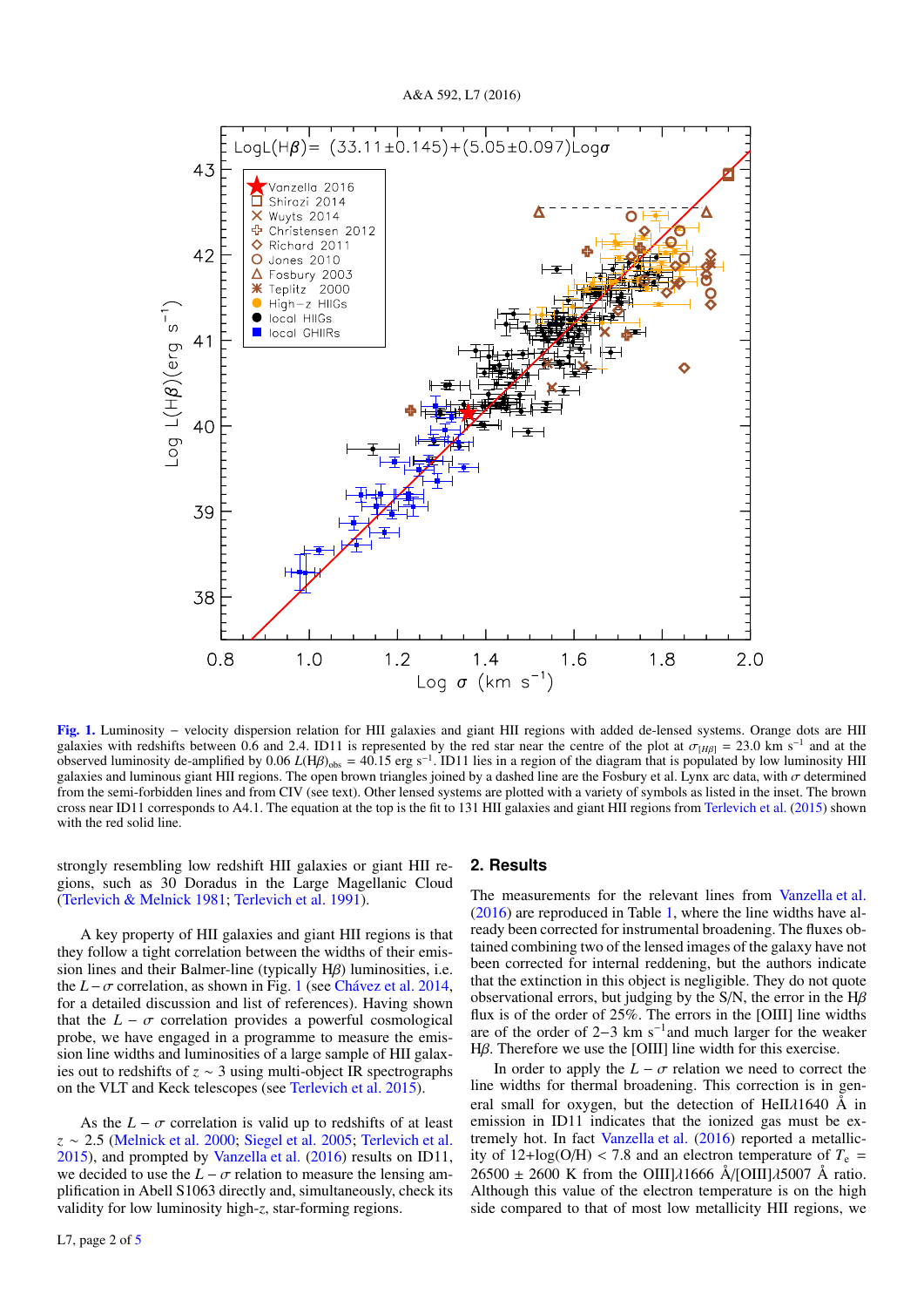used it to compute the thermal broadening of the oxygen lines as  $\sigma_{\text{th}} = 3.5 \text{ km s}^{-1}.$ <br>The velocity of

The velocity dispersion of ID11, obtained from the weighted average of the two [OIII] lines is  $FWHM = 51.4$  km s<sup>-1</sup>± 2.0 km s<sup>-1</sup>, and corrected for thermal broadening is

$$
\sigma_{[0III]} = \sqrt{(51.4/2.355)^2 - 3.5^2} = 21.5 \pm 0.9 \text{ km s}^{-1},\tag{1}
$$

which for the present purposes is not significantly different from the observed value of  $21.8 \text{ km s}^{-1}$ .

Balmer lines are observed to be systematically broader than [OIII] by about 1.4 km s<sup>-1</sup>[\(Hippelein](#page-3-15) [1986\)](#page-3-15) for giant HII regions and HII galaxies, so a correction must be included before using the  $L - \sigma$  relation of [Chávez et al.](#page-3-13) [\(2014\)](#page-3-13) that is defined for H $\beta$ . Thus, we estimate for ID11 that the velocity dispersion of the Balmer lines is  $\sigma_{\text{H}\beta} = 23.0 \text{ km s}^{-1}$ 

The *<sup>L</sup>*−σ relation, as calibrated in [Chávez et al.](#page-3-16) [\(2012\)](#page-3-16) using 92 giant HII regions and HII galaxies is

$$
\log L(\text{H}\beta) = 4.97 \pm 0.10 \times \log(\sigma_{\text{H}\beta}) + 33.25 \pm 0.15 \text{ erg s}^{-1}, \tag{2}
$$

which for  $\sigma_{\text{H}\beta}$  = 23 km s<sup>-1</sup> predicts log *L*(H $\beta$ )<sub>pred</sub> = 40.02 ± <sup>0</sup>.22 erg s−<sup>1</sup> ; the error has been computed as

$$
\epsilon_{\log(LumH\beta)} = \sqrt{(\log \sigma)^2 \times \epsilon_a^2 + a^2 \times \epsilon_{\log \sigma} + \epsilon_b^2},\tag{3}
$$

where *a* is the slope, *b* is the intercept of the  $L - \sigma$  relation, and  $\epsilon_a$ ,  $\epsilon_b$  and  $\epsilon_{\log \sigma}$  are the errors in the slope, intercept, and velocity dispersion, respectively.

The more recent calibration of the  $L - \sigma$  relation by [Terlevich et al.](#page-3-10) [\(2015\)](#page-3-10) with a larger sample of HII galaxies, including high redshift galaxies with redshifts between 0.6 and 2.33 is

$$
\log L(\text{H}\beta) = 5.055 \pm 0.097 \times \log(\sigma_{\text{H}\beta}) + 33.11 \pm 0.145 \text{ erg s}^{-1}. (4)
$$

In this case, we obtain  $logL(H\beta)_{pred} = 39.99 \pm 0.21$  erg s<sup>-1</sup>, again propagating the errors with Eq. (3) propagating the errors with Eq. (3).

The observed Hβ flux of ID[1](#page-2-0)1 from Table 1 is  $F(H\beta) = \times 10^{-18}$  erg  $^{-1}$  cassuming negligible extinction as re- $3.1 \times 10^{-18}$ ergs<sup>-1</sup>cm<sup>-2</sup> (assuming negligible extinction as re-<br>ported by Vanzella et al. 2016). At a redshift of  $z = 3.117$ ported by [Vanzella et al.](#page-3-9) [2016\)](#page-3-9). At a redshift of  $z = 3.117$ and for the cosmology adopted in [Chávez et al.](#page-3-13) [\(2014\)](#page-3-13) ( $H_0$  =  $74.3$ ;  $\Omega_m = 0.3$ ;  $\Omega_0 = 1$ ), this flux corresponds to a photometric luminosity of  $\log L(H\beta)_{\text{obs}} = 41.37$  erg s<sup>-1</sup>. Thus, the measured amplification is from Eq. (2) amplification is, from Eq. (2)

$$
\mu = 10^{(41.37 \pm 0.1 - 40.02 \pm 0.22)} = 22 \pm 11
$$
 (5)

or, from Eq. (4)

$$
\mu = 10^{(41.37 \pm 0.1 - 39.99 \pm 0.21)} = 24 \pm 12
$$
 (6)

in remarkable agreement with the magnification of  $\mu \sim 17$  reported by [Vanzella et al.](#page-3-9) [\(2016\)](#page-3-9) from the cluster lensing models of [Caminha et al.](#page-3-8) [\(2015\)](#page-3-8).

We have assumed a photometric error of 0.1 dex in the observed Hβ flux, but the uncertainty in our predicted luminosity basically stems from the dispersion of the  $L - \sigma$  relation. Hence, it is unlikely that more and better data will yield a more stringent test of the lensing model with just one lensed HII galaxy.

The fact that the model demagnified luminosity ( $log L(H\beta)$  = 40.15) agrees so well with the value expected from the  $L - \sigma$ relation from the observed ionized gas velocity dispersion (log  $L(H\beta) = 40.02$ ) provides strong confirmation that ID11 is either a bona-fide HII galaxy or a giant HII region. This can be seen in Fig. [1,](#page-1-0) where we reproduce the  $L - \sigma$  correlation from

<span id="page-2-0"></span>Table 1. Observations of ID11 from [Vanzella et al.](#page-3-9) [\(2016\)](#page-3-9).

| Line            | Flux                                           | S/N | <b>FWHM</b>   | EW  |
|-----------------|------------------------------------------------|-----|---------------|-----|
|                 | $(10^{-17} \text{ ergs}^{-1} \text{ cm}^{-2})$ |     | $(km s^{-1})$ | (A) |
| $H\beta$        | 0.31                                           |     |               | 110 |
| [OIII]4959      | 0.90                                           | 12  | 54            | 340 |
| $[OIII]$ $5007$ | 2.35                                           | 33  | 51            | 860 |

[Terlevich et al.](#page-3-10) [\(2015\)](#page-3-10) including nearby and high redshift HII galaxies and giant HII regions in nearby galaxies with accurate distances determined with Cepheids.

ID11 (shown by the red star) lies in the transition region between giant HII regions and HII galaxies. Given that the deep *Hubble* Space Telescope (HST) images of ID11 of [Vanzella et al.](#page-3-9) [\(2016\)](#page-3-9) reveal no indication of an underlying galaxy, we concur with them in classifying ID11 as a low luminosity HII galaxy at  $z = 3.117$ .

### **3. Discussion**

As mentioned in the introduction, this is not the first time the  $L-\sigma$  relation is used in this context. [Fosbury et al.](#page-3-6) [\(2003\)](#page-3-6) found inconsistencies between the lensing models and the intrinsic lu-minosity predicted by the [Melnick et al.](#page-3-7) [\(2000\)](#page-3-7)  $L - \sigma$  correlation on two compact and luminous star-forming regions in the Lynx arc. [Fosbury et al.](#page-3-6) [\(2003\)](#page-3-6) used the line profiles of two UV semi-forbidden lines, OIII] $\lambda$ 1666 Å and the CIII] $\lambda\lambda$ 1907,1909 Å doublet, which gave instrumental-corrected velocity dispersions of 35 and 30 km s<sup>−</sup><sup>1</sup> , respectively. These authors also reported model-corrected velocity dispersions of the absorption affected Lya  $\lambda$ 1216 Å and CIV $\lambda$ 1550 Å permitted lines of 150 and 80 km s<sup>-1</sup>, respectively. In many star-forming galaxies, Ly $\alpha$  is clearly asymmetric, which renders its use for determining the clearly asymmetric, which renders its use for determining the line profile and, hence, velocity dispersions, very uncertain. The issue has been discussed extensively (and models constructed to reproduce it) in our own old work on  $Ly\alpha$  emission (e.g. [Kunth et al.](#page-3-17) [1998;](#page-3-17) [Tenorio-Tagle et al.](#page-3-18) [1999;](#page-3-18) [Mas-Hesse et al.](#page-3-19) [2003,](#page-3-19) etc.) and for high redshift objects [\(Pettini et al.](#page-3-20) [2000;](#page-3-20) [Rhoads et al.](#page-3-21) [2000,](#page-3-21) among others). On the other hand, while CIV  $\lambda$  1550 Å is also a resonance line, resonance scattering and collisional de-excitation should affect it less than in the case of  $Lv\alpha$  because carbon is far less abundant than hydrogen and therefore has smaller optical depths; this is even more pronounced in low metallicity systems.

To investigate this issue further, we compiled luminosities and velocity dispersions from the literature for a set of lensed compact star-forming regions. The sample is listed in Table [A.1.](#page-4-1) The lensed systems are also shown in Fig. [1.](#page-1-0)

While ID11 and notably also A4.1 fall in the transition region between HII galaxies and giant HII regions, the rest of the lensed systems are among the most luminous star-forming systems and occupy a region of the diagram corresponding to the most luminous HII galaxies. The Lynx arc result from [Fosbury et al.](#page-3-6) [\(2003\)](#page-3-6) is shown with two different values of velocity dispersion; the lower value corresponds to the semi-forbidden lines and the higher value corresponds to the fit to the permitted  $CIV\lambda$ 1550 Å line. There is more scatter in the lensed systems, but on the whole the results tend to support the lensing model estimates of the magnification apart from the Lynx arc result when using semi-forbidden lines.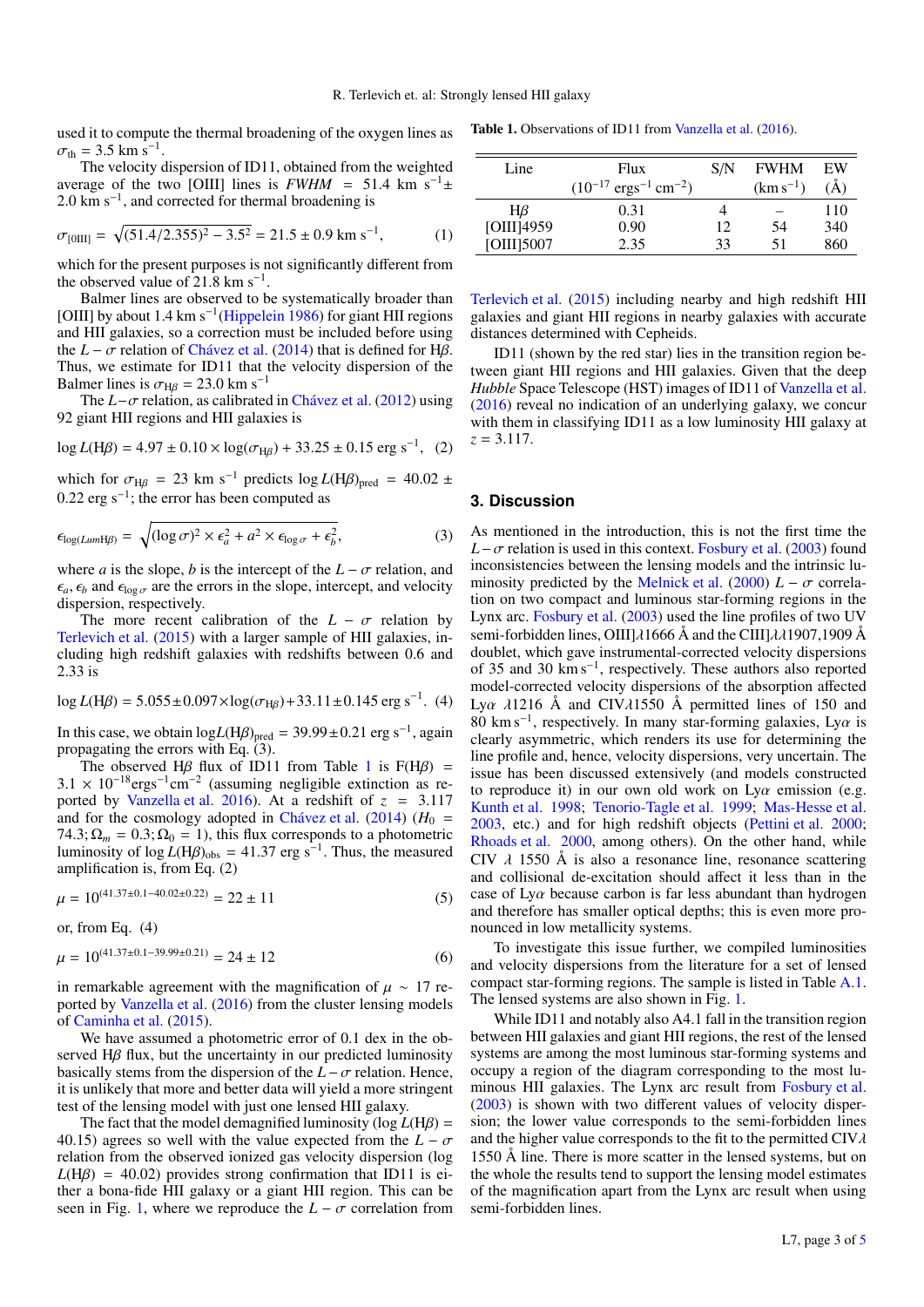There is a crucial general point that we need to make regarding this exercise:

The luminosity in these young bursts of star formation evolves quickly in timescales of few megayears, which moves their position away from the  $L - \sigma$  correlation to lower luminosities and smaller equivalent widths (EW) of H $\beta$  or H $\alpha$  (Melnick et al. and smaller equivalent widths (EW) of H $\beta$  or H $\alpha$  [\(Melnick et al.](#page-3-7)<br>[2000;](#page-3-7) [Bordalo & Telles](#page-3-22) [2011\)](#page-3-22). This fact may be related to the scatter of the [Richard et al.](#page-3-23) [\(2011\)](#page-3-23) points below the  $L - \sigma$  relation (Fig. [1\)](#page-1-0). It is therefore highly recommended to obtain and publish the EW of H $\beta$  or H $\alpha$  of star-forming systems to allow for an evolution correction to be performed.

## **4. Conclusions**

Regarding the intrinsic properties of ID11, Fig. [1](#page-1-0) implies that it is either a luminous giant HII region, such as 30 Doradus in the Large Magellanic Cloud or those found in spiral galaxies like M101, or a low luminosity HII galaxy. Given that the deep HST images of ID11 show no indication of an underlying galaxy, we confirm the [Vanzella et al.](#page-3-9) [\(2016\)](#page-3-9) conclusion that ID11 is a low luminosity HII galaxy at  $z = 3.117$ .

The  $L - \sigma$  relation spans more than three orders of magnitude in luminosity, which allows us to observe a significant number of objects at large redshifts without recourse to gravitational telescopes; hence this accounts for the power of the relation as a cosmological probe [\(Plionis et al.](#page-3-24) [2011;](#page-3-24) [Terlevich et al.](#page-3-10) [2015;](#page-3-10) [Chávez et al.](#page-3-25) [2016\)](#page-3-25). But, of course, only the most luminous HII galaxies can be observed at higher redshifts with the current generation of 8−10 m telescopes, so gravitationally amplified objects such as ID11 provide us with the unique chance to verify that at high redshift the correlation holds also for low luminosity and possibly low metallicity HII galaxies.

We used an independent method, which is based on the standard candle provided by the  $L - \sigma$  relation that is valid for HII galaxies and giant HII regions, to measure the amplification affecting the star-forming system ID11 by the Abell cluster S0163 as  $23 \pm 11$ ; this coincides with the value of ~17 obtained by [Vanzella et al.](#page-3-9) [\(2016\)](#page-3-9) from the strong lensing model of [Caminha et al.](#page-3-8) [\(2015\)](#page-3-8).

Our result suggests that we can use giant HII regions in high*z* lensed galaxies as instruments for studying gravitational lenses and that the combination of the  $L - \sigma$  standard candle plus detailed lensing models can provide a practical method to break the mass-sheet degeneracy in the estimates of the total mass of clusters of galaxies.

High spectral resolution ad hoc observations of H $\alpha$ , H $\beta$ , and [OIII] to determine the velocity dispersion and low resolution wide aperture spectrophotometry to determine their fluxes and EW, are needed to be able to apply this method to a larger sample of lensed star-forming galaxies, but this is beyond the scope of this Letter.

*Acknowledgements.* We acknowledge the careful reading and constructive comments by an anonymous referee and thank Priya Natarajan for suggestions that have improved the clarity of this letter. Roberto and Elena Terlevich acknowledge the hospitality of the Departmento de Física Teórica of the Universidad Autónoma de Madrid (UAM) and of the Institut d'Astrophysique de Paris (IAP), and the financial support of the programme Study of Emission-Line Galaxies with Integral-Field Spectroscopy (SELGIFS), funded by the EU (FP7-PEOPLE-2013-IRSES-612701) within the Marie-Sklodowska-Curie Actions scheme. Jorge Melnick acknowledges the award of a Special Visiting Researcher fellowship of the *Ciencia sem fronteiras* programme of the Brazilian government through their federal funding agencies − CNPq.

#### **References**

- <span id="page-3-3"></span>Bertin, G., & Lombardi, M. 2006, [ApJ, 648, L17](http://linker.aanda.org/10.1051/0004-6361/201628772/1)
- <span id="page-3-1"></span>Birrer, S., Amara, A., & Refregier, A. 2016, JCAP, submitted [[arXiv:1511.03662](http://arxiv.org/abs/1511.03662)]
- <span id="page-3-22"></span>Bordalo, V., & Telles, E. 2011, [ApJ, 735, 52](http://linker.aanda.org/10.1051/0004-6361/201628772/3)
- <span id="page-3-8"></span>Caminha, G. B., Grillo, C., Rosati, P., et al. 2016, [A&A, 587, A80](http://linker.aanda.org/10.1051/0004-6361/201628772/4)
- <span id="page-3-16"></span>Chávez, R., Terlevich, E., Terlevich, R, et al. 2012, [MNRAS, 425, L56](http://linker.aanda.org/10.1051/0004-6361/201628772/5)
- <span id="page-3-13"></span>Chávez, R., Terlevich, R., Terlevich, E., et al. 2014, [MNRAS, 442, 3565](http://linker.aanda.org/10.1051/0004-6361/201628772/6)

<span id="page-3-25"></span>Chávez, R., Plionis, M., Basilakos, S., et al. 2016, MNRAS, accepted [[arXiv:1607.06458](http://arxiv.org/abs/1607.06458)]

- <span id="page-3-27"></span>Christensen, L., Richard, J., Hjorth, J., et al. 2012, [MNRAS, 427, 1953](http://linker.aanda.org/10.1051/0004-6361/201628772/8)
- <span id="page-3-15"></span><span id="page-3-6"></span>Fosbury, R. A. E., Villar-Martín, M., Humphrey, A., et al. 2003, [ApJ, 596, 797](http://linker.aanda.org/10.1051/0004-6361/201628772/9) Hippelein, H. H. 1986, [A&A, 160, 374](http://linker.aanda.org/10.1051/0004-6361/201628772/10)

<span id="page-3-26"></span>Jones, T. A., winbank, A. M., Ellis, R. S., et al. 2010, [MNRAS, 404, 1247](http://linker.aanda.org/10.1051/0004-6361/201628772/11)

- <span id="page-3-0"></span>Kneib, J., & Natarajan, P. 2011, [A&ARv, 19, 47](http://linker.aanda.org/10.1051/0004-6361/201628772/12)
- <span id="page-3-17"></span>Kunth, D., Mas-Hesse, J. M., Terlevich, E., et al. 1998, [A&A, 334, 11](http://linker.aanda.org/10.1051/0004-6361/201628772/13)
- <span id="page-3-19"></span>Mas-Hesse, J. M., Kunth, D., Tenorio-Tagle, et al. 2003, [ApJ, 598, 858](http://linker.aanda.org/10.1051/0004-6361/201628772/14)
- <span id="page-3-7"></span>Melnick J., Terlevich R., & Terlevich E. 2000, [MNRAS, 311, 629](http://linker.aanda.org/10.1051/0004-6361/201628772/15)
- <span id="page-3-20"></span>Pettini, M., Steidel, C. C., Adelberger, K. L., Dickinson, M., & Giavalisco, M. 2000, [ApJ, 528, 96](http://linker.aanda.org/10.1051/0004-6361/201628772/16)

<span id="page-3-24"></span>Plionis, M. Terlevich, R., Basilakos, S., et al. 2011, [MNRAS, 416, 2981](http://linker.aanda.org/10.1051/0004-6361/201628772/17)

- <span id="page-3-2"></span>Priewe, J., Williams, L. L. R., Liesenborgs, J., Coe, D., & Rodney, S. A. 2016, MNRAS, submitted [[arXiv:1605.07621](http://arxiv.org/abs/1605.07621)]
- <span id="page-3-21"></span>Rhoads, J. E., Malhotra, S., Dey, A., et al. 2000, [ApJ, 545, L85](http://linker.aanda.org/10.1051/0004-6361/201628772/19)
- <span id="page-3-23"></span>Richard, J., Jones, Tucker, Ellis, Richard, et al. 2011, [MNRAS, 413, 643](http://linker.aanda.org/10.1051/0004-6361/201628772/20)

<span id="page-3-5"></span>Rodney, S. A. 2015, [ApJ, 811, 70](http://linker.aanda.org/10.1051/0004-6361/201628772/21)

<span id="page-3-30"></span>Shirazi, M., Vegetti, S., Nesvadba, N., et al. 2014, [MNRAS, 440, 2201](http://linker.aanda.org/10.1051/0004-6361/201628772/22)

<span id="page-3-14"></span>Siegel, E. R., Guzmàn, R., Gallego, Jorge P., et al. 2005, [MNRAS, 356, 1117](http://linker.aanda.org/10.1051/0004-6361/201628772/23)

<span id="page-3-4"></span>Sonnenfeld, A, Bertin, G., & Lombardi, M. 2011, [A&A, 532, A37](http://linker.aanda.org/10.1051/0004-6361/201628772/24)

- <span id="page-3-18"></span><span id="page-3-11"></span>Tenorio-Tagle, G., S., Sergey A., Kunth, D., et al. 1999, [MNRAS, 309, 332](http://linker.aanda.org/10.1051/0004-6361/201628772/25) Terlevich, R., & Melnick, J. 1981, [MNRAS, 195, 839](http://linker.aanda.org/10.1051/0004-6361/201628772/26)
- <span id="page-3-12"></span>Terlevich, R., Melnick, J., Masegosa, J., et al. 1991, [A&AS, 91, 285](http://linker.aanda.org/10.1051/0004-6361/201628772/27)
- <span id="page-3-10"></span>Terlevich, R., Terlevich, E., Melnick, J., et al. 2015, [MNRAS, 451, 3001](http://linker.aanda.org/10.1051/0004-6361/201628772/28)
- <span id="page-3-29"></span>Teplitz, H. I., McLean, Ian S., Becklin, E. E., et al. 2000, [ApJ, 533, L65](http://linker.aanda.org/10.1051/0004-6361/201628772/29)
- <span id="page-3-9"></span>Vanzella, E., De Barros, S., Cupani, G., et al. 2016, [ApJ, 821, L27](http://linker.aanda.org/10.1051/0004-6361/201628772/30)
- <span id="page-3-28"></span>Wuyts, E., Rigby, J. R., Gladders, M. D., et al. 2014, [ApJ, 781, 61](http://linker.aanda.org/10.1051/0004-6361/201628772/31)